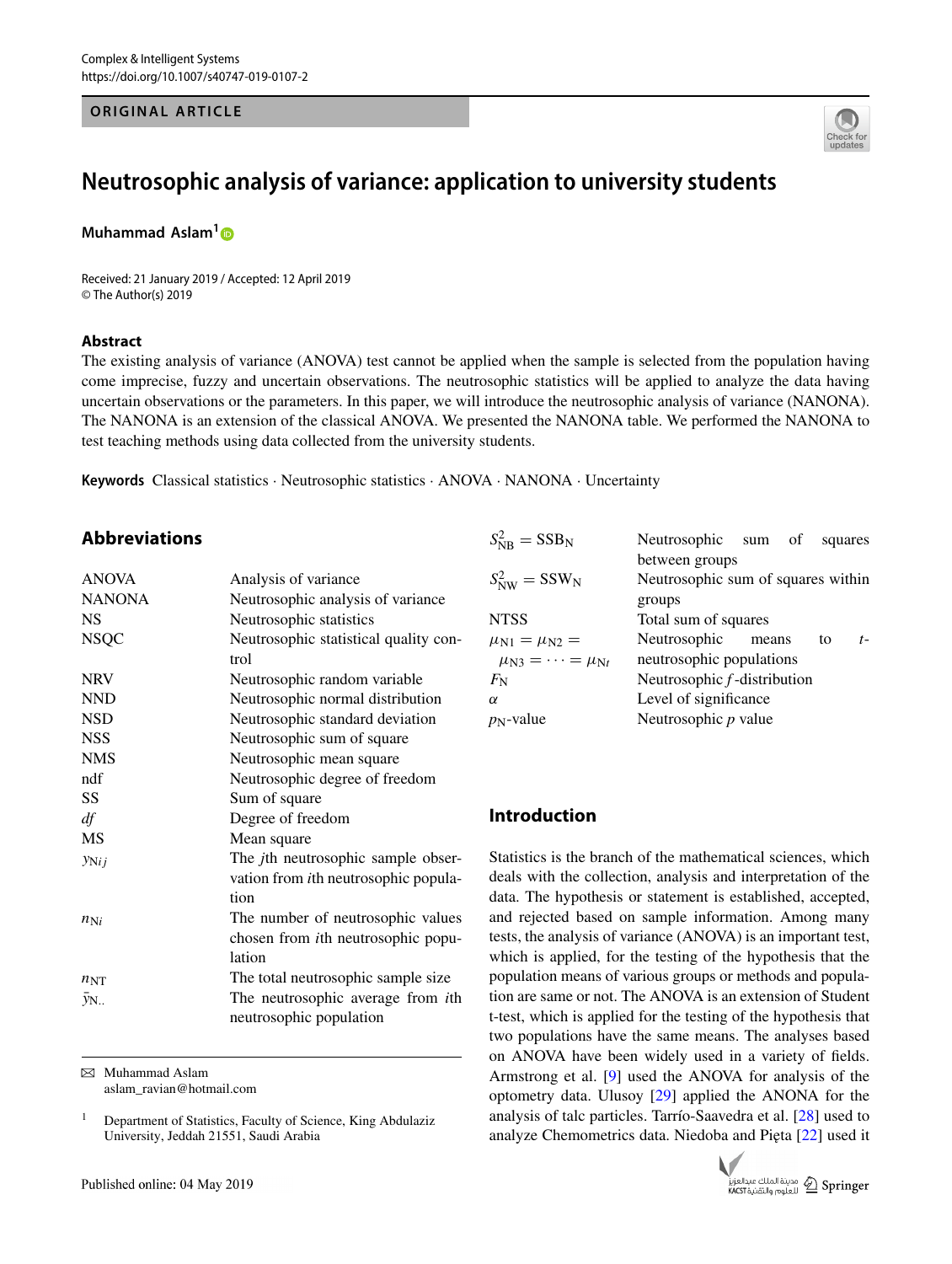in the mineral processing. More applications of the ANOVA can be seen in [\[13,](#page-4-3) [23,](#page-4-4) [30\]](#page-4-5).

The ANONA available in the literature is designed under classical statistics. Therefore, the existing ANONA technique can only be applied when all observations in the population or selected sample are determined. The existing ANOVA cannot be applied to make analysis when some observations in the population or the sample are determined. The fuzzy logic is applied when the exact measurement of the variable is not possible. Several authors worked on the ANOVA under the fuzzy approach. González-Rodríguez et al. [\[18\]](#page-4-6) applied ANOVA on fuzzy functional data. Jiryaei et al. [\[19\]](#page-4-7) presented the fuzzy ANOVA. Lin et al. [\[21\]](#page-4-8) applied the ANOVA on fuzzy consumer data. More details on fuzzy ANOVA can be seen in [\[12,](#page-4-9) [16,](#page-4-10) [17,](#page-4-11) [20,](#page-4-12) [21,](#page-4-8) [24,](#page-4-13) [25\]](#page-4-14).

A neutrosophic logic is the generalization of the fuzzy logic. The first one considers the measure of truth, false and indeterminacy. Smarandache [\[26\]](#page-4-15) claimed that the neutrosophic logic is more efficient than the fuzzy logic. The neutrosophic statistics (NS) is introduced by Smarandache [\[27\]](#page-4-16) which is the extension of classical statistics. The NS is applied when the sample is drawn from the population having uncertain observations. Chen et al. [\[14,](#page-4-17) [15\]](#page-4-18) introduced the neutrosophic numbers for rock engineering issues. Aslam [\[10\]](#page-3-1) introduced the neutrosophic statistical quality control (NSQC) the first time. Aslam [\[11\]](#page-4-19) provided a table to explain the difference between fuzzy statistics, the NS and classical statistics. We provide the difference, advantages and limitations of classical statistics, fuzzy statistics, intuitionistic fuzzy statistics and the NS as below.

More details about the neutrosophic theory can be seen in  $[1-8]$  $[1-8]$ .

By exploring the literature and according to the best of our knowledge, there is no work on ANONA under the NS. We will introduce the ANONA under the NS, called NANOVA. The proposed NANOVA can be applied under the uncertainty environment. We will present NANOVA table. It is expected that the proposed NANONA will be more flexible, effective and informative than ANOVA under classical statistics for the testing of means of various groups under the uncertainty environment. We will discuss the proposed NANOVA with the help of real data collected from university students.

### **The neutrosophic ANOVA**

Some notations for the neutrosophic ANOVA (NANOVA) is given as

| $y_{\text{N}i}$ | The <i>j</i> th neutrosophic sample observation from <i>i</i> th |
|-----------------|------------------------------------------------------------------|
|                 | neutrosophic population                                          |
| $n_{\rm Ni}$    | The number of neutrosophic values chosen from <i>i</i> th        |
|                 | neutrosophic population                                          |
| $n_{\rm NT}$    | The total neutrosophic sample size.                              |
| $\bar{y}_{N}$ . | The neutrosophic average from <i>i</i> th neutrosophic           |
|                 | population                                                       |
| $SSB_N$         | Neutrosophic sum of squares between groups                       |
| $SSW_N$         | Neutrosophic sum of squares within groups                        |
| <b>NTSS</b>     | Total sum of squares.                                            |
|                 |                                                                  |

| Suppose that a neutrosophic random variable (NRV) $X_N \in$      |  |
|------------------------------------------------------------------|--|
| $[X_L, X_U]$ is selected from a neutrosophic normal distribution |  |

| Classical statistics                                                                                                                                                                                                                                                                                                                                                                                                          | <b>Fuzzy statistics</b>                                                                        | Intuitionistic fuzzy statistics                                                                                                                                                                                                                                                        | Neutrosophic statistics                                                                                                                                                                                                                                                                                                |  |
|-------------------------------------------------------------------------------------------------------------------------------------------------------------------------------------------------------------------------------------------------------------------------------------------------------------------------------------------------------------------------------------------------------------------------------|------------------------------------------------------------------------------------------------|----------------------------------------------------------------------------------------------------------------------------------------------------------------------------------------------------------------------------------------------------------------------------------------|------------------------------------------------------------------------------------------------------------------------------------------------------------------------------------------------------------------------------------------------------------------------------------------------------------------------|--|
| Classical statistics is<br>The fuzzy statistics is<br>applied for the analysis of<br>applied for the analysis of<br>the data when all<br>the data having imprecise,<br>uncertain and fuzzy<br>observations/parameters<br>in the sample or the<br>observations/parameters.<br>The statistics are based on<br>population are precise and<br>determined<br>fuzzy statistics does not<br>consider the measure of<br>indeterminacy |                                                                                                | Intuitionistic fuzzy (IF) is<br>the extension of the<br>classical fuzzy logic. The<br>IF is considered<br>membership and<br>non-membership, which<br>belong to the real unit<br>interval. Therefore, the<br>statistics are based on IF<br>will be the extension of<br>fuzzy statistics | The neutrosophic statistics<br>(NS) is based on the idea<br>of neutrosophic logic. The<br>neutrosophic logic is the<br>extension of the fuzzy<br>logic and considered the<br>measure of indeterminacy.<br>Therefore, the NS is the<br>extension of classical<br>statistics which deals to<br>analyze under uncertainty |  |
| Limitations                                                                                                                                                                                                                                                                                                                                                                                                                   |                                                                                                |                                                                                                                                                                                                                                                                                        |                                                                                                                                                                                                                                                                                                                        |  |
| Classical statistics can be<br>only applied when all data<br>or parameters are<br>determined and precise                                                                                                                                                                                                                                                                                                                      | The fuzzy statistics will be<br>applied only when some<br>observations/parameters<br>are fuzzy | The IF will be applied only<br>when membership and<br>non-membership, which<br>belong to the real unit<br>interval                                                                                                                                                                     | The NS is applied under the<br>uncertainty environment.<br>It reduces to classical<br>statistics when all<br>observations/parameters<br>are determined                                                                                                                                                                 |  |

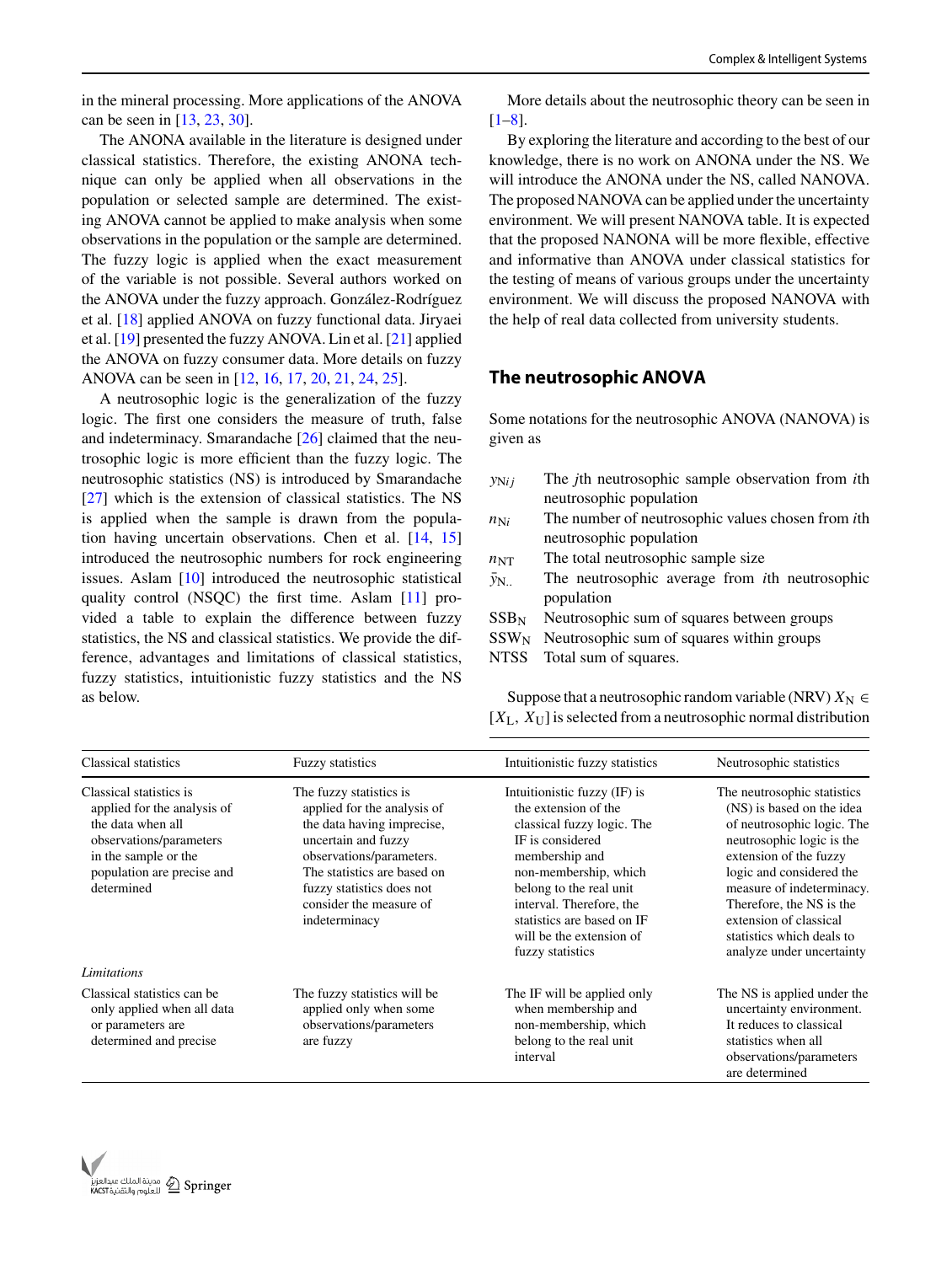#### <span id="page-2-0"></span>**Table 1** NANOVA table

<span id="page-2-1"></span>**Table 2** The analysis of variance for various concepts

| Source                                                                                                                                              | <b>NSS</b>                                                                                                                                                   | ndf                                                                                                                                                        | <b>NMS</b> |                                                                                                                                                                                                                                                                      | $F_{\rm N}$                               |
|-----------------------------------------------------------------------------------------------------------------------------------------------------|--------------------------------------------------------------------------------------------------------------------------------------------------------------|------------------------------------------------------------------------------------------------------------------------------------------------------------|------------|----------------------------------------------------------------------------------------------------------------------------------------------------------------------------------------------------------------------------------------------------------------------|-------------------------------------------|
| Between samples                                                                                                                                     | $SSB_N = SSB + ubI$                                                                                                                                          | $t_N-1$                                                                                                                                                    |            | $S_{\text{NR}}^2 = \text{SSB}_{\text{N}}/t_{\text{N}} - 1$                                                                                                                                                                                                           | $\frac{S_{\text{NB}}^2}{S_{\text{NW}}^2}$ |
| Within samples                                                                                                                                      | $SSW_N = SSW + uw I$                                                                                                                                         | $n_{\text{NT}} - t_{\text{N}}$                                                                                                                             |            | $S_{\text{NW}}^2 = \text{SSW}_{\text{N}}/n_{\text{NT}} - t_{\text{N}}$                                                                                                                                                                                               |                                           |
| Totals                                                                                                                                              |                                                                                                                                                              | $n_{\text{NT}}-1$                                                                                                                                          |            |                                                                                                                                                                                                                                                                      |                                           |
|                                                                                                                                                     |                                                                                                                                                              |                                                                                                                                                            |            |                                                                                                                                                                                                                                                                      |                                           |
| Analysis of variance                                                                                                                                | Fuzzy analysis of<br>variance                                                                                                                                | Intuitionistic fuzzy<br>analysis of variance                                                                                                               |            | Neutrosophic analysis<br>of variance                                                                                                                                                                                                                                 |                                           |
| This analysis of<br>variance is applied for<br>the testing of means<br>under classical<br>statistics when all the<br>observations are<br>determined | This analysis of<br>variance is applied for<br>the testing of means<br>under fuzzy statistics<br>when some or all<br>observations are<br>fuzzy and uncertain | This analysis of<br>variance is applied for<br>the testing of means<br>when membership<br>and non-membership,<br>which belong to the<br>real unit interval |            | This analysis of<br>variance is applied for<br>the testing of means<br>when observa-<br>tions/parameters are<br>not fuzzy, in-interval.<br>The analysis of<br>variance is the<br>extension of the<br>analysis of variance<br>under classical and<br>fuzzy statistics |                                           |

(NND) with neutrosophic mean, say  $\mu_N \in [\mu_L, \mu_U]$  and neutrosophic standard deviation (NSD), say  $\sigma_N \in [\sigma_L, \sigma_U]$ , respectively. Like the ANONA in classical statistics, the ANONA under the neutrosophic statistics can be applied to test more than one neutrosophic population means simultaneously. The one way ANOVA under the neutrosophic statistics is explained as follows:

Step-1: State the null hypothesis and an alternative hypothesis that the neutrosophic population means are equal:

$$
H_{N0}: \mu_{N1} = \mu_{N2} = \mu_{N3} = \dots = \mu_{Nt}.
$$
 (1)

 $H_{N1}$  At least one of the  $t_N$ -neutrosophic populations means are not equal

Step-2: Establish the neutrosophic *F* test:

$$
F_{\rm N} = \frac{S_{\rm NB}^2}{S_{\rm NW}^2}; \quad F_{\rm N} \in [F_{\rm L}, F_{\rm U}] \tag{2}
$$

where  $S_{\text{NB}}^2 = \text{SSB}_{\text{N}}/t_{\text{N}} - 1$ ;  $S_{\text{NB}}^2 \in [S_{\text{LB}}^2, S_{\text{UB}}^2], S_{\text{NW}}^2 = \text{SSW}_{\text{N}}/n_{\text{NT}} - t_{\text{N}}$ ;  $S_{\text{NW}}^2 \in [S_{\text{LW}}^2, S_{\text{UW}}^2]$ . Note here that  $SSB_N = \sum_{i=1}^{t_N}$  $\frac{iN}{i-1} n_{\text{N}i} (\bar{y}_{\text{N}i} - \bar{y}_{\text{N}i})$ ; SSB<sub>N</sub> ∈ [SSB<sub>L</sub>, SSB<sub>U</sub>] and SSW<sub>N</sub> =  $\sum_{i=1}^{N}$  $\sum_{i=1}^{t_N} \sum_{j=1}^{n_N}$  $\bar{y}_{j=1}^{n_{Ni}}(y_{Nij} - \bar{y}_{Ni.})$ ; SSW<sub>N</sub> ∈ [SSW<sub>L</sub>, SSWU]. Finally, neutrosophic total sum of squares (NTSS) is given as follows

$$
NTSS = S_{NB}^2 + S_{NW}^2. \tag{3}
$$

### **Assumptions**

The assumptions for the NANOVA are given as follows

### <span id="page-2-2"></span>**Table 3** The ALT scores

| Method | Test score | Total                                       |  |                                               |
|--------|------------|---------------------------------------------|--|-----------------------------------------------|
|        | [80, 81]   |                                             |  | $[92, 92]$ $[87, 88]$ $[83, 83]$ $[342, 344]$ |
| 2      | [70, 70]   | $[81, 82]$ $[78, 78]$ $[74, 75]$            |  | [303, 305]                                    |
| 3      |            | $[63, 64]$ $[76, 76]$ $[70, 71]$ $[80, 81]$ |  | [289, 292]                                    |
| Total  |            |                                             |  | [934, 941]                                    |

- 1. To perform the NANOVA, it is assumed that the neutrosophic random sample is selected from the neutrosophic population.
- 2. Further, it is assumed that neutrosophic variance is the same in neutrosophic population.

The structure of the proposed NANOVA is given in Table [1.](#page-2-0)

The difference and advantages between analysis of variance, fuzzy analysis of variance, intuitionistic fuzzy analysis of variance and neutrosophic analysis of variance is explained in the following Table [2](#page-2-1)

# **Application**

To minimize the hostility levels among the university students, a clinical psychologist is interested to perform NANONA to compare three methods. He is interested to test either the population means of all groups are equal or not. He applied the HLT test to measure the data from various students and a high HLT score shows the great hostility

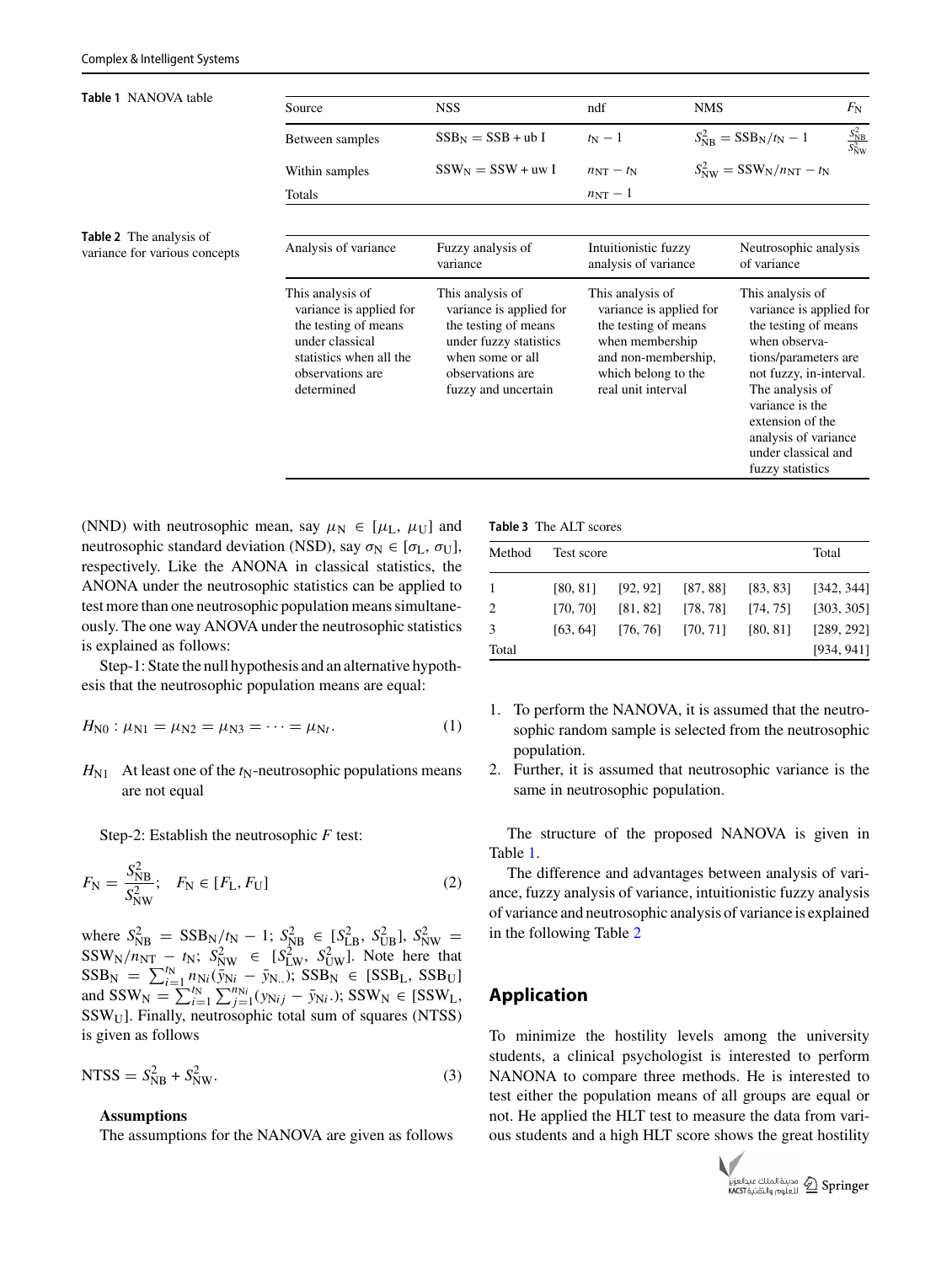<span id="page-3-4"></span>

| <b>Table 4</b> The NANOVA table for<br>data | Source          | <b>NSS</b>     | ndf      | <b>NMS</b>       | $r_{\rm N}$   | $p_N$ -value     |
|---------------------------------------------|-----------------|----------------|----------|------------------|---------------|------------------|
|                                             | Between samples | [377.2, 366.2] | [2, 2]   | [188.58, 183.08] | [5.397, 5.33] | [0.0288, 0.0296] |
|                                             | Within samples  | [314.5, 308.7] | [9, 9]   | [34.94, 34.31]   |               |                  |
|                                             | Totals          | [691.7, 6749]  | [11, 11] |                  |               |                  |

**Table 5** The ANOVA table for data

<span id="page-3-5"></span>

| Source          | SS    | df | МS     |      | $p$ -value |
|-----------------|-------|----|--------|------|------------|
| Between samples | 366.2 | 2  | 183.08 | 5.33 | 0.0296     |
| Within samples  | 308.7 | Q  | 34.31  |      |            |
| Totals          | 6749  |    |        |      |            |

levels. The twelve students are selected for this test. Four students are randomly selected and placed in a group and treated with method 1. Four students from eight students are again selected at random and treated with method 2. Four students from four students are again selected at random and treated with method 3. While measuring HLT scores, the clinical psychologist is uncertain in some scores. Under this situation, he recorded data in the neutrosophic interval. Therefore, the ANOVA under classical statistics cannot be applied for the testing of means among groups. The alternative test is NANONA for the testing of means. The data is shown in Table [3.](#page-2-2) For the data given in Table [3,](#page-2-2) the existing ANOVA under classical statistics cannot be applied for testing either three methods are equal in means or not. Therefore, the proposed NANOVA is a reasonable alternative for this data.

The sum of squares between samples, within sample and totals, as shown in Table [4.](#page-3-4) Smarandache [\[27\]](#page-4-16) discussed the rules of the  $p$  value for the neutrosophic data. Let  $p_N$ -value denotes the *p* value for the neutrosophic statistics. According to rules, the null hypothesis that three means are equal will be rejected if max $\{p_N\text{-value}\}\leq \alpha$ , where  $\alpha$  is a level of significance. For this real data,  $max\{p_N\text{-value} = 0.0295\} \le 0.05$ , we reject the hypothesis that the means of three methods are the same. Table [4](#page-3-4) presented all sum of squared in indeterminacy interval. The ANOVA under classical statistics is shown in Table [5.](#page-3-5) From Table [5,](#page-3-5) we note that all values in ANOVA table are determined. By comparing both tables, it is concluded that the proposed NANONA is a more adequate method than the methods under classical statistics.

# **Conclusions**

In this paper, an ANOVA under the NS is presented. The proposed NANOVA is the generalization of the existing ANOVA under classical statistics. The proposed methods have the ability to be applied effectively than the existing under uncertainty. A NANOVA table from a real example shows that



sum squares were in indeterminacy interval. We recommend applying the proposed ANONA for testing of the means in a variety of fields under uncertainty. The post hoc tests under the neutrosophic NANOVA can be considered as future research.

**Acknowledgements** The authors are deeply thankful to the editor and the reviewers for their valuable suggestions to improve the quality of this manuscript.

**Open Access** This article is distributed under the terms of the Creative Commons Attribution 4.0 International License [\(http://creativecomm](http://creativecommons.org/licenses/by/4.0/) [ons.org/licenses/by/4.0/\)](http://creativecommons.org/licenses/by/4.0/), which permits unrestricted use, distribution, and reproduction in any medium, provided you give appropriate credit to the original author(s) and the source, provide a link to the Creative Commons license, and indicate if changes were made.

# **References**

- <span id="page-3-2"></span>1. Abdel-Basset M, Atef A, Smarandache F (2018) A hybrid Neutrosophic multiple criteria group decision making approach for [project selection. Cogn Syst Res.](https://doi.org/10.1016/j.cogsys.2018.10.023) https://doi.org/10.1016/j.cogsys. 2018.10.023
- 2. Abdel-Basset M, Gunasekaran M, Mohamed M, Chilamkurti N (2019) A framework for risk assessment, management and evaluation: economic tool for quantifying risks in supply chain. Future Gener Comput Syst 90:489–502
- 3. Abdel-Basset M, Gunasekaran M, Mohamed M et al (2018) A novel method for solving the fully neutrosophic linear programming [problems. Neural Comput Appl.](https://doi.org/10.1007/s00521-018-3404-6) https://doi.org/10.1007/s00521- 018-3404-6
- 4. Abdel-Basset M, Manogaran G, Gamal A et al (2018) A hybrid approach of neutrosophic sets and DEMATEL method for developing supplier selection criteria. Des Autom Embed Syst 22(3):257–278. <https://doi.org/10.1007/s10617-018-9203-6>
- 5. Abdel-Basset M, Manogaran G, Mohamed M, Chilamkurti N (2018) Three-way decisions based on neutrosophic sets and AHP-QFD framework for supplier selection problem. Future Gener Comput Syst 89:19–30
- 6. Abdel-Basset M, Mohamed M, Chang V (2018) NMCDA: a framework for evaluating cloud computing services. Future Gener Comput Syst 86:12–29
- 7. Abdel-Basset M, Mohamed M, Smarandache F (2018) An extension of neutrosophic AHP–SWOT analysis for strategic planning and decision-making. Symmetry 10:116
- <span id="page-3-3"></span>8. Abdel-Basset M, Zhou Y, Mohamed M, Chang V (2018) A group decision making framework based on neutrosophic VIKOR approach for e-government website evaluation. J Intell Fuzzy Syst 34:4213–4224
- <span id="page-3-0"></span>9. Armstrong RA, Eperjesi F, Gilmartin B (2002) The application of analysis of variance (ANOVA) to different experimental designs in optometry. Ophthalmic Physiol Opt 22:248–256
- <span id="page-3-1"></span>10. Aslam M (2018) A new sampling plan using neutrosophic process loss consideration. Symmetry 10:132